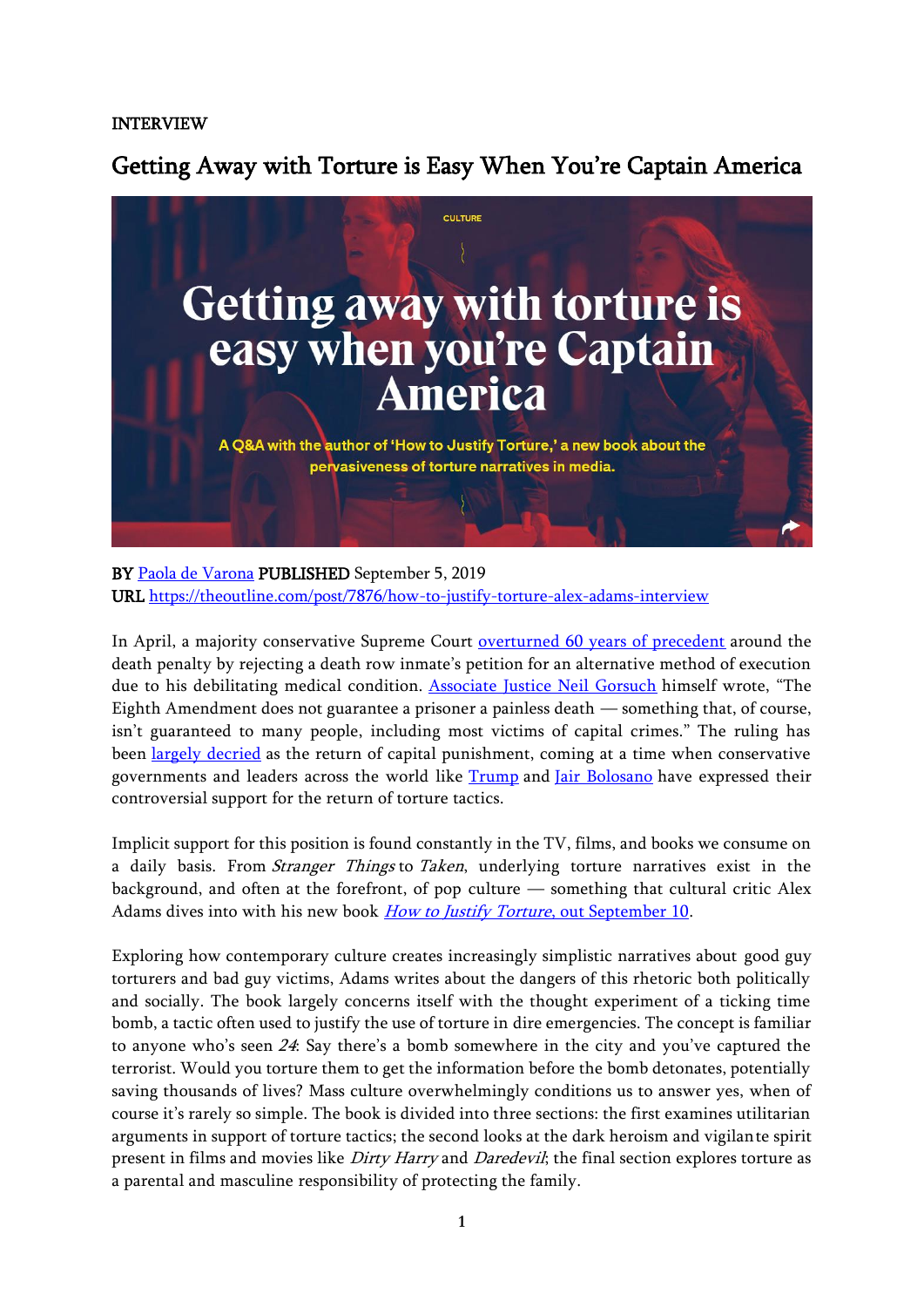

The Outline spoke with Adams about the weaknesses of the ticking bomb scenario, prominent examples of torture in popular films and TV shows, and the way toxic, traditional forms of masculinity reinforce the values behind committing torture.

# The Outline: Can you plainly explain what the ticking bomb scenario is, for those unfamiliar with the concept?

Alex Adams: It's a question of: If there was a dire emergency, which could be an imminent terrorist attack, abduction or any imminent emergency, if there's an opportunity to inflict torture on somebody who is in some way responsible for that crisis and that would help you resolve that crisis would you do it? The way that it's framed you can't really say no to it. If there's a young girl gone missing, a nuclear

missile gone missing, or if there's a bomb in a school, it's a very emotionally urgent situation, which overrides the rational element of the way people think about it.

Myself included — I don't think I've got some unique ability to resist those kinds of emotional persuasions. It's so powerful it makes you think, well, of course if it were my daughter I'd do it. There's all sorts of problems with that as a question because there's no way we could show the torture would actually do anything constructive or way we could be certain that it would help. It almost certainly would make the situation worse by adding an atrocity to the atrocity. It sets up this charged scenario and obliges you to only say yes to it because you couldn't say, no, I would let the little girl suffocate.

That's a shocking and morally inexcusable thing to say. It's completely unrealistic, but it sets up this emotionally compelling situation which tries to convince us that the absolute prohibitions that we have on torture in moral and ethical thinking and in international law don't apply in this one unique situation.

#### What are some easy ways to poke holes in the scenario?

One of the things that it wants us to imagine is that there's a terrifying situation which is very urgent and that we are completely taken by surprise by it. We're unprepared for it, but we're prepared enough to have caught the culprit and know for certain that if we were to do some torture on this guy he would tell us exactly what we need to resolve the emergency and wouldn't lie or misdirect us. Also, we'd have to be able to recognize the truth when he was speaking. For example, if there are three wells and we don't know which one the girl is down, but we torture him and he says that the girl is down well two, why should we believe him?

The idea is that torture makes people speak the truth in some way that's unique amongst other interrogation tactics, which simply is not the case. But also how have we caught the guy without finding out what he's done already? How have we missed any of his accomplices? In a surveillance society, how have we not just seen what well he put the girl down? There's lots of rhetorical questions that you can use to puncture it effectively. Elaine Scarry, who wrote The Body in Pain, says the thing that's really unconvincing about the ticking bomb scenario is the idea that knowledge in the world is very often imperfect and we have to guess and make our best approximation of what is likely to be the case. The ticking bomb scenario requires us to be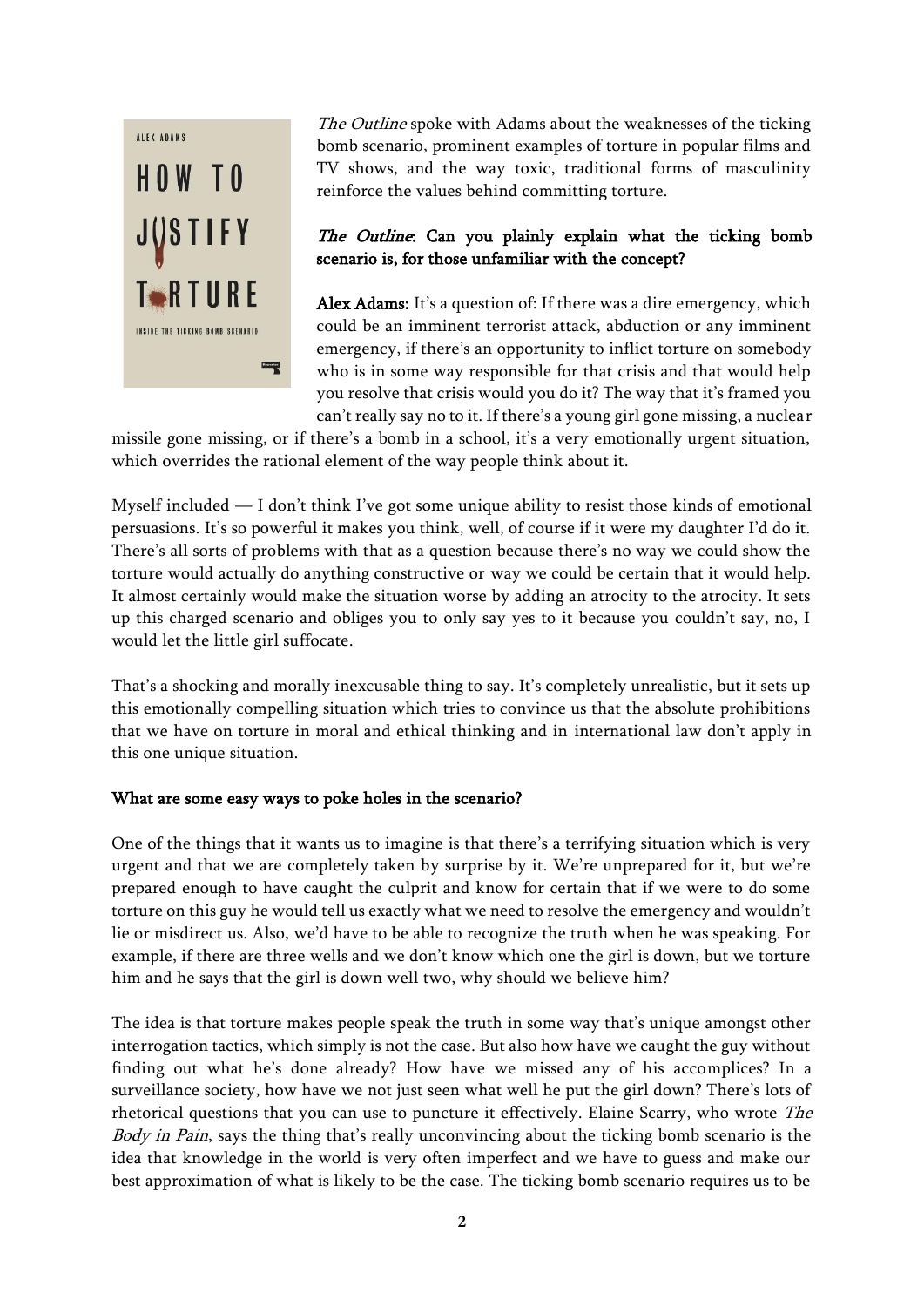absolutely certain of lots of things, but paradoxically not the one thing that really matters i.e. where is the girl, where is the bomb, how do we stop the countdown?

### Are there any examples that we might be surprised to find supports torture?

I looked at the Marvel movies and in one of the Captain America films there's a part where there's a mock execution. Captain America and Black Widow, they've got this guy from Hydra who they need to interrogate, so they throw him off the top of the building, then Falcon picks him up and plops him back on the top of the building. He's terrified because he's had this near death experience so he believes they really mean business and starts to spill the beans. But that's a mock execution. The thing that's really surprising about it for me is that Captain America is supposed to be the ultimate good guy, almost morally unimpeachable, and then while the guy is falling to, what he thinks is his death, Captain America and Black Widow are having this jokey conversation about how Captain America needs to get a girlfriend.

Another great example is *Stranger Things*. It's a fun supernatural show with dark elements, but it's about kids. And then in the last season, there's this really powerful torture scene where one of the characters threatens to chop someone's finger off with a cigar cutter and he gets what he wants out of that. There's this jarring torture scene in the middle of this essentially lighthearted show. So it's interesting how torture is integrated into, not just grim dark counterterrorism narratives, but also stuff that's got a lighthearted tone and is for a family audience.

### Why is it that torture can be passed off in such a lighthearted way?

This normalization of torture has been progressing at a dramatic rate over the last 15 to 20 years. One of the things I've looked at in the book are a lot of thrillers and action movies before 9/11 in the '80s and '90s. In some of them it's only the bad guys who are torturers and it's really strongly underlying that the reason that they're evil is that they will commit torture against people. Sometimes the idea that 9/11 precipitated a torture culture can be a little bit overstated, but in broad terms there's some truth to it. After 9/11 we do see historically and politically the establishment of Guantanamo, and the beginning of what's now been revealed as the torture program, so to an extent popular culture serves this political function of normalizing military solutions.

When <sup>24</sup> started to have torture in it, for example, there were lots of people screaming about it saying this is bad. And now the most recent series of 24 had a couple of torture scenes and people were just like oh well, that's <sup>24</sup>, who cares. The public and political sphere has become so saturated with torture imagery that people find it normal to the extent that it's a joke. It mirrors the political situation on the ground. Ultimately, before 9/11 what was a fringe extreme dark military position now is a part of everyday discourse and in family movies. Because there's this rise of the right with Trump, Bolsonaro, Boris Johnson, and Modi in India, I do think the increasing presence of this ticking bomb argument is part of that ideological complex.

## How does torture, as a militaristic and conservative law and order position, coexist with the vigilantism often at work in much of these films then?

There's a libertarian aspect in there where every man has to defend his own castle, plot of land, and family against invaders — usually his daughter and whatever kind of peril she may come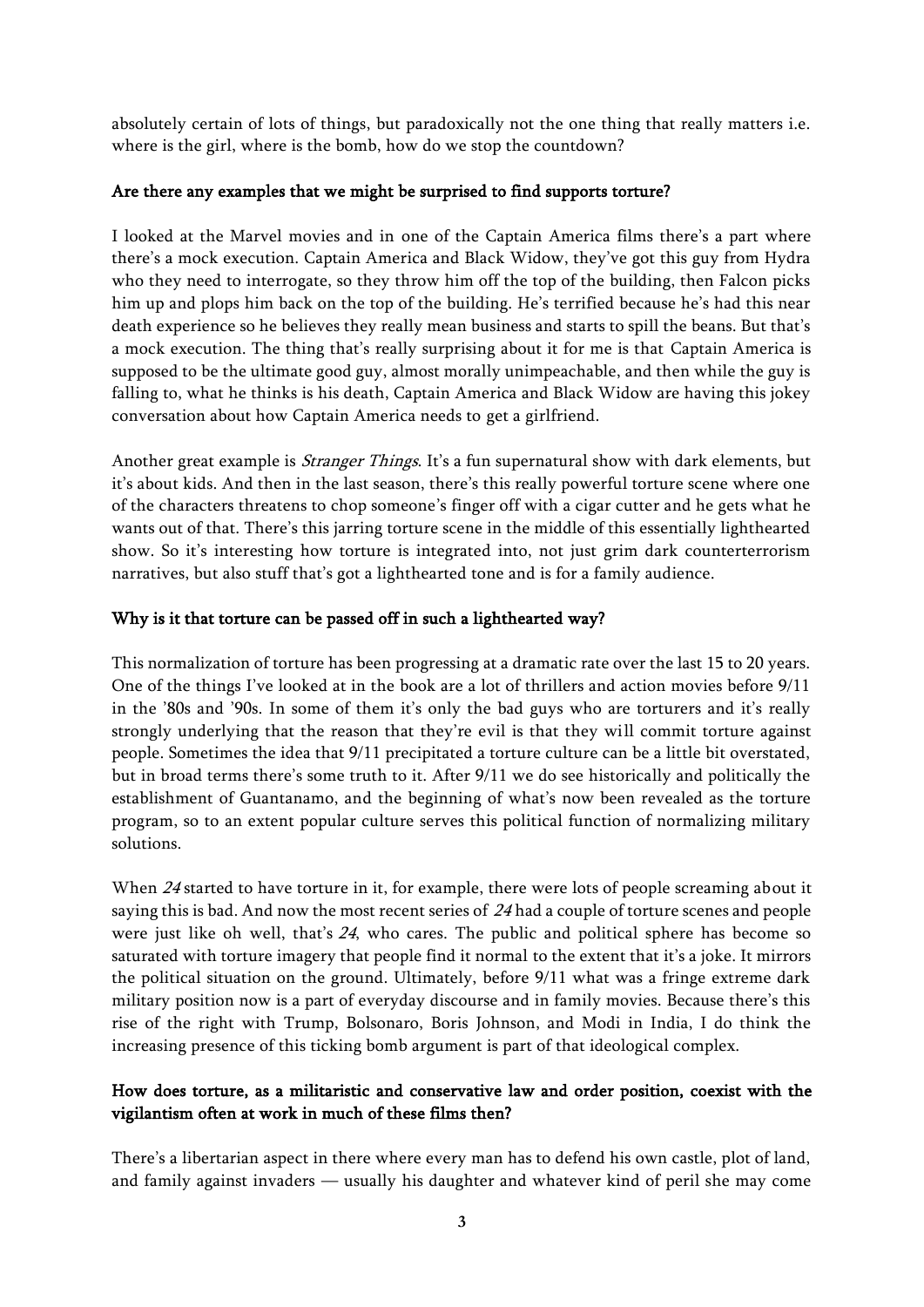into. In the book I spend a lot of time talking about *Dirty Harry*, which is this old Clint Eastwood movie where there's a character who's simultaneously a cop and a vigilante. It's simultaneously both: On one hand, cops and the military should definitely be allowed to do unrestricted police work, but at the same time people should take the law into their own hands. That's contradictory, because then really the police should go after the vigilante.

At the same time there's this huge tradition in a lot of popular culture — you see this in Batman, for example, where Batman goes further than the cops could. He'll do things his way and the cops love it because they know they can't get away with it. But they know that's what needs to be done. There's definitely this enormous tradition in showing the law as somehow working on behalf of criminals, facilitating the abduction of kids and terrorism. So you need the vigilante to go and do what those narratives position as the right thing.

# You bring up that a lot of this culture stems from traditional forms of masculinity, could you explain that a bit?

In terms of how the scenario is related to masculine ideas or what it means to be a man, I found less material on that. Of course, feminists and feminist material has talked a lot about destructive masculinity and hegemonic masculinity that thrive off of being able to commit violence. But it's not just this military idea; it's also this private idea that we as men are socialized to think it's our responsibility to protect people. Everybody is obliged to protect everybody else, that's not unique to men, but I think there is an element of masculine socialization.

Heterosexually speaking, the idea that to be a good tough normal heterosexual bloke, particularly a good father and a good husband, you have to be willing to commit violence on behalf of the family. That's one of the underplayed elements of that in the conversation at the moment, is the extent to which those ideas about gender and masculinity underpin so much of that poltiical discourse certainly about torture, militarism, and violence more generally.

# It reminds me of the discourse around gun violence in the U.S. being linked to domestically abusive men, and toxic masculinity.

I hadn't thought of that while I was writing the book, but yeah, I think that's right. A lot of the things that these people are saying in their manifestos are using the rhetoric of protection, defense, and the vulnerable culture, the vulnerable white families. That's one of the elements of the ticking bomb scenario that's really slippery, promiscuous, and very adaptable: That idea that committing violence is somehow a masculine ideal.

## What can be done to start changing the narrative in pop culture?

I remember reading an article about the state of literary studies, and it said that literary studies in its present form is inherently conservative because it's diagnostic rather than interventionist. There's a risk in writing this kind of book that you just describe what's happening rather than outlining a program on how to combat it. What I would like to think I have done with this book is give people a set of tools on how to respond to the ticking bomb scenario. I wanted to give people a way of saying, well actually that's wrong, think about it from this perspective.